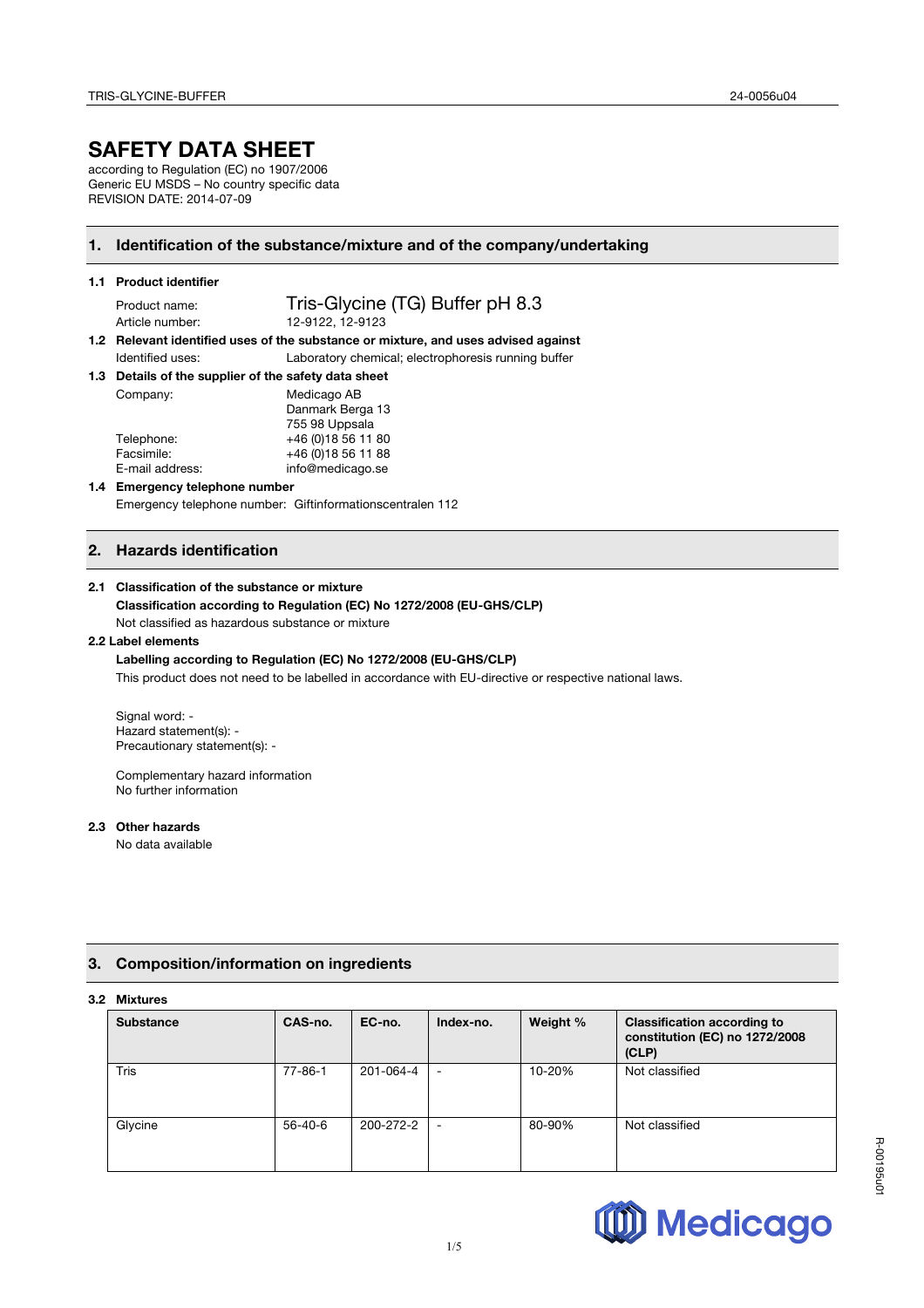## **4. First aid measures**

#### **4.1 Description of first aid measures**

| If swallowed            | Rinse mouth with water; never give anything by mouth to an unconscious person; get medical<br>attention if symptoms develop                               |
|-------------------------|-----------------------------------------------------------------------------------------------------------------------------------------------------------|
| If inhaled              | Move person to fresh air; get medical attention if symptoms develop; if person is not breathing,<br>give artificial respiration and get medical attention |
| In case of skin contact | Wash off with soap and water; remove contaminated clothes, get medical attention if irritation<br>occurs                                                  |
| In case of eye contact  | Rinse eyes with plenty of water for at least min 15 min; remove contact lenses if present and easy-<br>to-do; get medical attention if irritation occurs  |
| General advice          | Get medical attention if you feel unwell, show this data sheet to the doctor in attendance                                                                |

# **4.2 Most important symptoms and effects, both acute and delayed**

No data available

**4.3 Indication of any immediate medical attention and special treatment needed** No data available

#### **5. Firefighting measures**

#### **5.1 Extinguishing media**

- Suitable extinguishing media: water spray, fog, foam, dry chemical powder, carbon dioxide
- **5.2 Special hazards arising from the substance or mixture**
- Nitrogen oxides, carbon oxides

# **5.3 Advice for fire fighters**

Wear self-contained breathing apparatus for firefighting

- **5.4 Further information**
	- No data available

## **6. Accidental release measures**

**6.1 Personal precautions, protective equipment and emergency procedures** Avoid dust formation; avoid breathing dust; wear lab coat, safety goggles, suitable protection gloves and boots; wash hands before and after use

#### **6.2 Environmental precautions**

Do not let product enter soil, sewer, waterways or groundwater

## **6.3 Methods and material for containment and cleaning up**

Sweep/shovel up spilled material and place it into a suitable waste disposal container; keep container tightly closed for disposal; finish cleaning by spreading water over the contaminated area and ventilate the room

#### **6.4 Reference to other sections**  For disposal: see section 13

## **7. Handling and storage**

## **7.1 Precautions for safe handling**

Avoid dust formation; assure adequate ventilation where dust is formed; avoid contact with skin and eyes

**7.2 Conditions for safe storage, including any incompatibilities**  Store in a tightly closed container in a dry, well-ventilated area

#### **7.3 Specific end use(s)**

No data available



R-00195u01

R-00195u0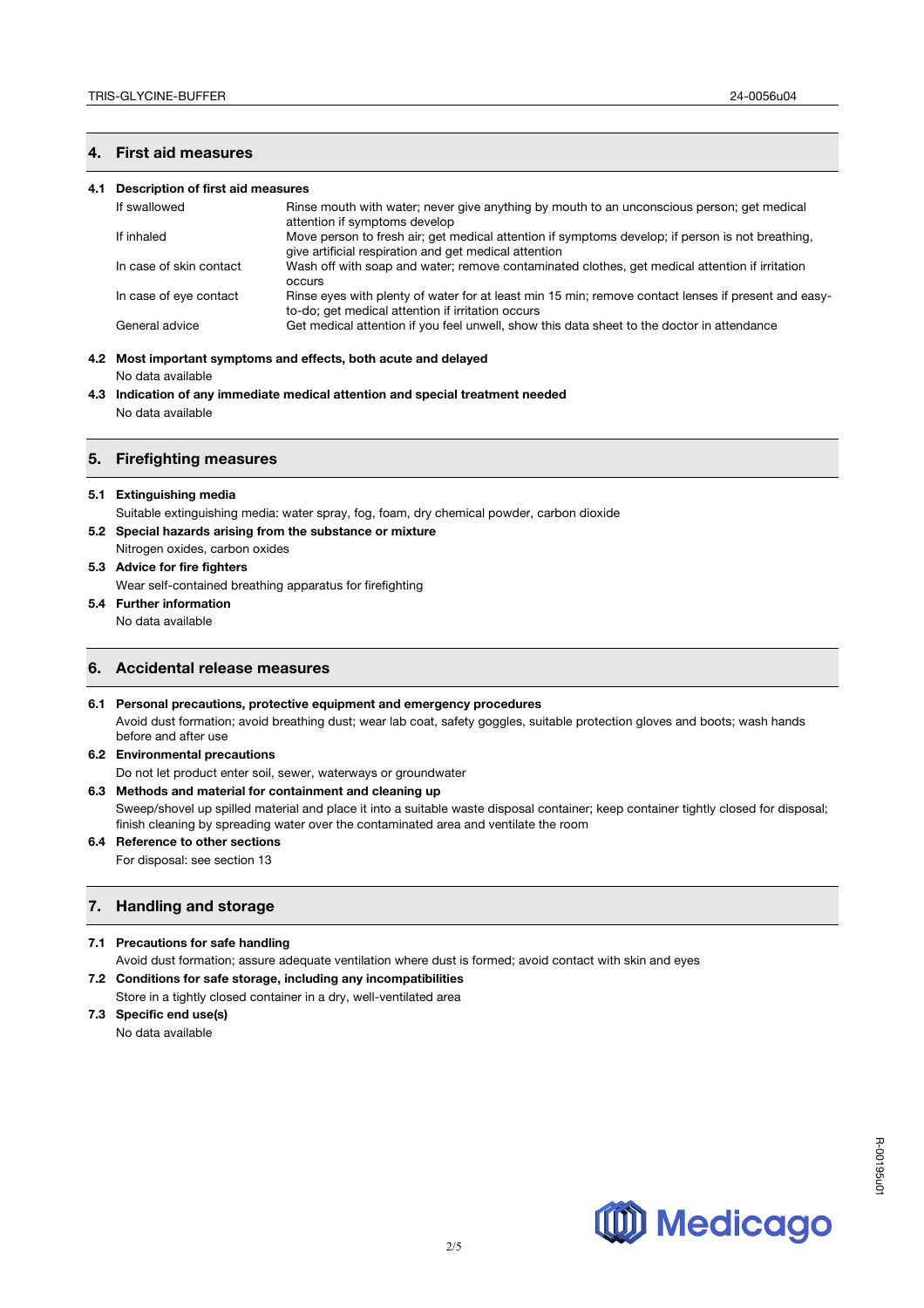## **8. Exposure controls/personal protection**

#### **8.1 Control parameters**

No data available

# **8.2 Exposure controls**

## **Appropriate engineering controls**

Use general hygiene procedures; use process enclosures, local exhaust ventilation, or other engineering controls to keep airborne levels below recommended exposure limits; if user operations generate dust, fume, or mist, use ventilation to keep exposure to airborne contaminants below the exposure limit

#### **Personal protective equipment**

| Eye/face protection:    | Wear safety goggles (EN 166)                                                                                                                                                               |
|-------------------------|--------------------------------------------------------------------------------------------------------------------------------------------------------------------------------------------|
| Skin protection:        | Use proper rubber or nitrile gloves; gloves must be inspected prior to use                                                                                                                 |
| <b>Body Protection:</b> | Wear lab coat or other impervious clothes; type of protection equipment must be selected<br>according to the concentration and amount of the dangerous substance at the specific workplace |
| Respiratory protection: | If necessary, use dust respirator tested and approved under appropriate government standards<br>such as NIOSH (USA) or CEN (EU)                                                            |

3/5

## **9. Physical and chemical properties**

### **9.1 Information on basic physical and chemical properties**

| Appearance                                   | solid white powder |
|----------------------------------------------|--------------------|
| Odour                                        | no data available  |
| Odour threshold                              | no data available  |
| рH                                           | 8.3 at 25°C        |
| Melting point/ freezing point                | no data available  |
| Initial boiling point and boiling range      | no data available  |
| Flash point                                  | no data available  |
| Evaporation rate                             | no data available  |
| Flammability (Solid, gas)                    | no data available  |
| Upper/lower flammability or explosive limits | no data available  |
| Vapour pressure                              | no data available  |
| Vapour density                               | no data available  |
| Relative density                             | no data available  |
| Water solubility                             | soluble            |
| Partition coefficient: n-octanol/water       | no data available  |
| Auto-ignition temperature                    | no data available  |
| Decomposition temperature                    | no data available  |
| Viscosity                                    | no data available  |
| <b>Explosive properties</b>                  | no data available  |
| Oxidizing properties                         | no data available  |
| <b>Other information</b>                     |                    |

## **9.2**

No further information

## **10. Stability and Reactivity**

#### **10.1 Reactivity**

#### No data available

**10.2 Chemical stability** 

Stable under recommended storage conditions

# **10.3 Possibility of hazardous reactions**

- No data available
- **10.4 Conditions to avoid**

Heat

# **10.5 Incompatible materials**

Strong oxidizing agents, bases

# **10.6 Hazardous decomposition products**

In case of fire: nitrogen oxides, carbon oxides

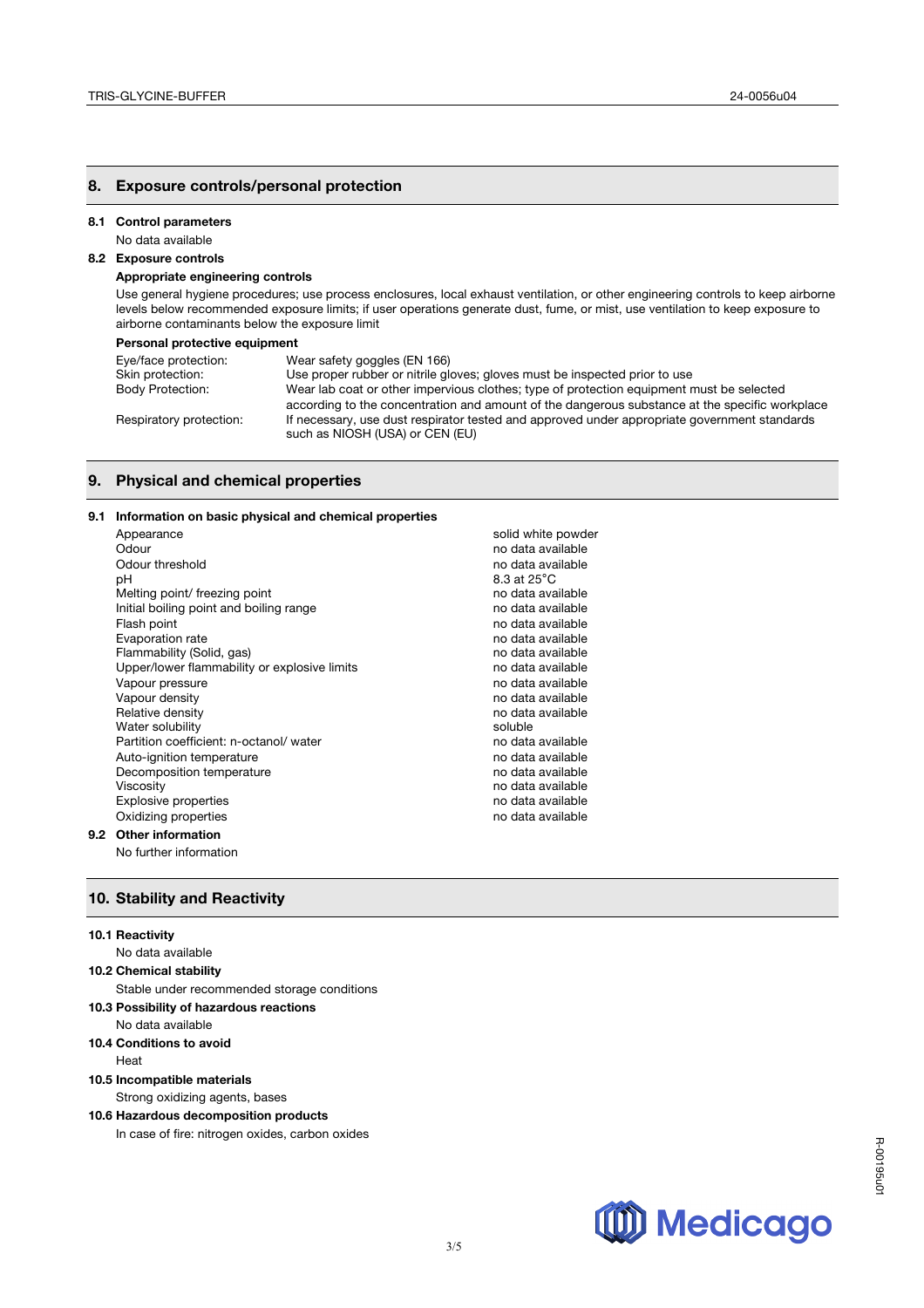# **11. Toxicological information**

#### **11.1 Information on toxicological effects**

#### **11.1.2 Mixtures**

**Acute toxicity** No data available **Skin corrosion/irritation** No data available **Serious eye damage/ eye irritation** No data available **Respiratory or skin sensitization** No data available **Germ cell mutagenicity** No data available **Carcinogenicity** No data available **Reproductive toxicity** No data available **Specific target organ toxicity – single exposure** No data available **Specific target organ toxicity – repeated exposure** No data available **Aspiration hazard** No data available **Potential health effects**  No data available

# **12. Ecological information**

#### **12.1 Toxicity**

No data available

#### **12.2 Persistence and degradability** No data available

- **12.3 Bioaccumulative potential** No data available
- **12.4 Mobility in soil**

No data available

#### **12.5 Results of PBT and vPvB assessment** No data available

**12.6 Other adverse effects**

No data available

## **13. Disposal considerations**

#### **13.1 Waste treatment methods**

Waste must be disposed of in accordance with federal, state, and local environmental control regulations. Contaminated packaging: dispose of as unused product